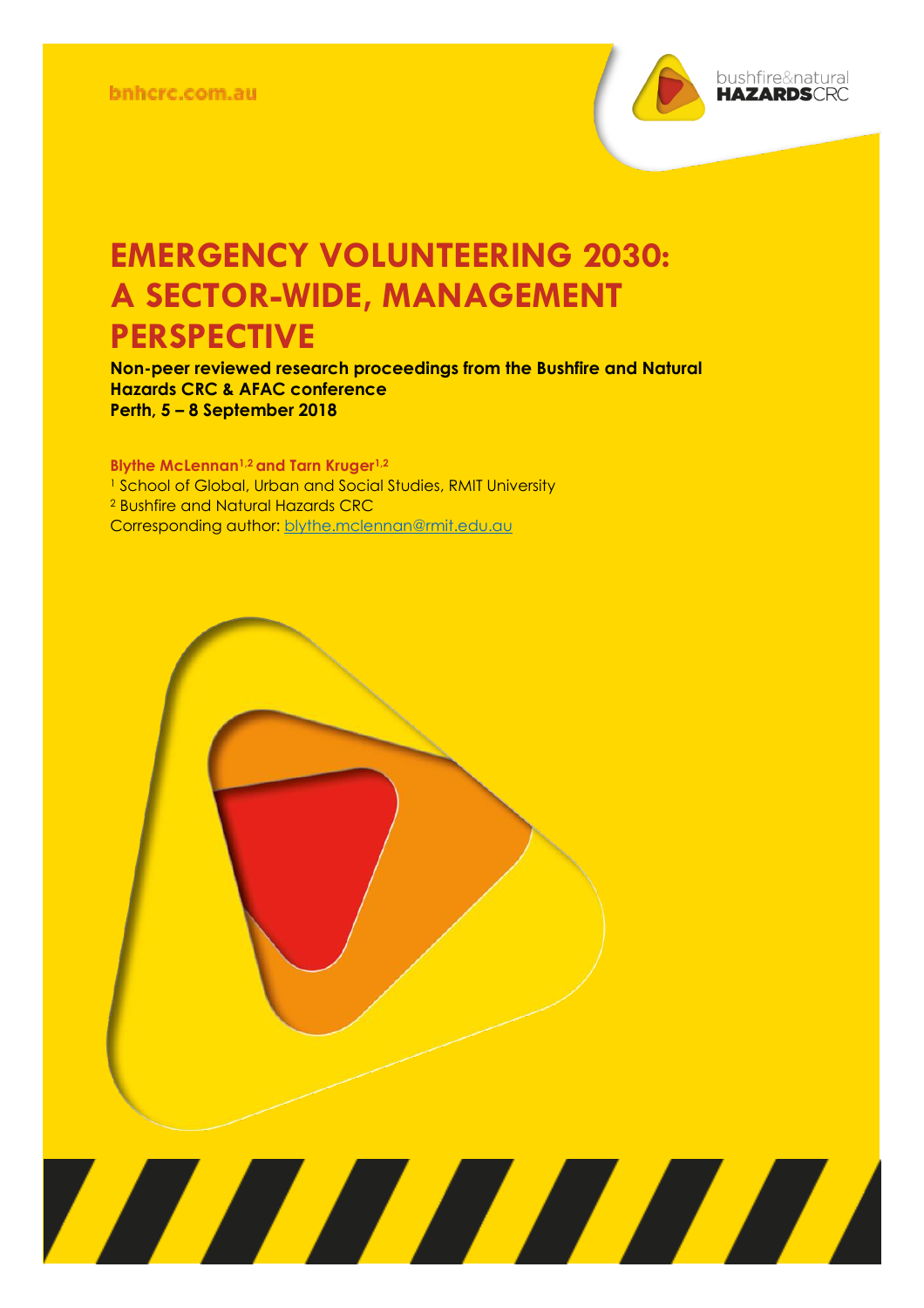| Version | <b>Release history</b>      | Date       |
|---------|-----------------------------|------------|
| 10      | Initial release of document | 05/09/2018 |



**Australian Government** Department of Industry, **Innovation and Science** 

#### **Business** Cooperative Research

Centres Programme

All material in this document, except as identified below, is licensed under the Creative Commons Attribution-Non-Commercial 4.0 International Licence.

Material not licensed under the Creative Commons licence:

- Department of Industry, Innovation and Science logo Cooperative Research Centres Programme logo
- Bushfire and Natural Hazards CRC logo
- All photographs and graphics

All content not licenced under the Creative Commons licence is all rights reserved. Permission must be sought from the copyright owner to use this material.



#### **Disclaimer:**

RMIT University and the Bushfire and Natural Hazards CRC advise that the information contained in this publication comprises general statements based on scientific research. The reader is advised and needs to be aware that such information may be incomplete or unable to be used in any specific situation. No reliance or actions must therefore be made on that information without seeking prior expert professional, scientific and technical advice. To the extent permitted by law, RMIT University and the Bushfire and Natural Hazards CRC (including its<br>employees and consultants) exclude all liability to any person for any<br>consequences, including but not limited to all losses, damage and any other compensation, arising directly or indirectly from using this publication (in part or in whole) and any information or material contained in it.

**Publisher:**

Bushfire and Natural Hazards CRC

September 2018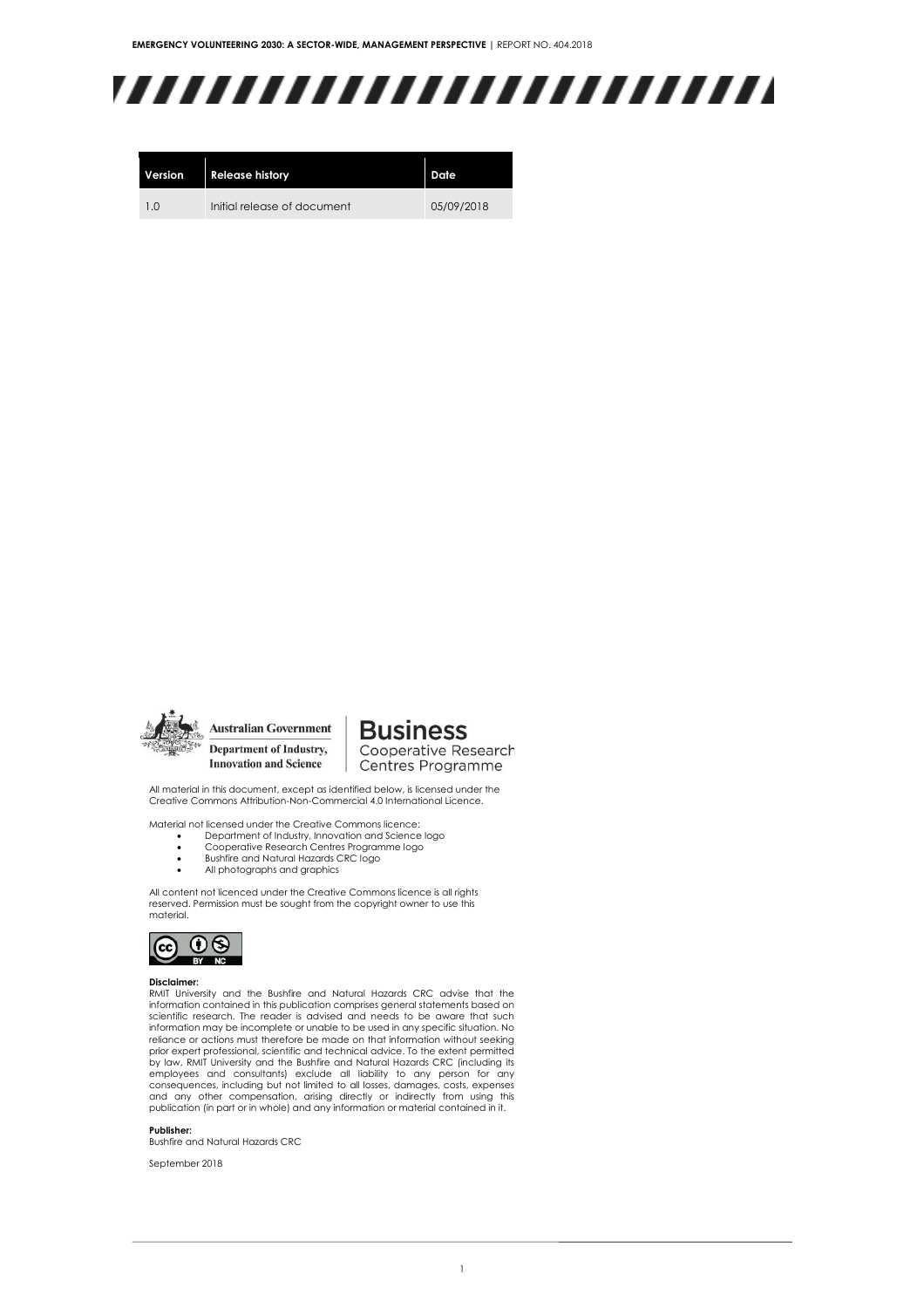# 

### **TABLE OF CONTENTS**

| <b>ABSTRACT</b>                                                                       | 1            |
|---------------------------------------------------------------------------------------|--------------|
| <b>INTRODUCTION</b>                                                                   | 2            |
| <b>VIEWS FROM VOLUNTEERISM MANAGERS</b>                                               | $\mathbf{2}$ |
| What has changed in the emergency volunteering landscape over the last 5-10<br>years? | 2            |
| What are the key volunteering issues the sector is currently facing?                  | 3            |
| What is happening to address these issues?                                            | 4            |
| What does the preferred future look like?                                             | 5            |
| What needs to happen to move towards this future?                                     | 6            |
| <b>CONCLUSION</b>                                                                     | 7            |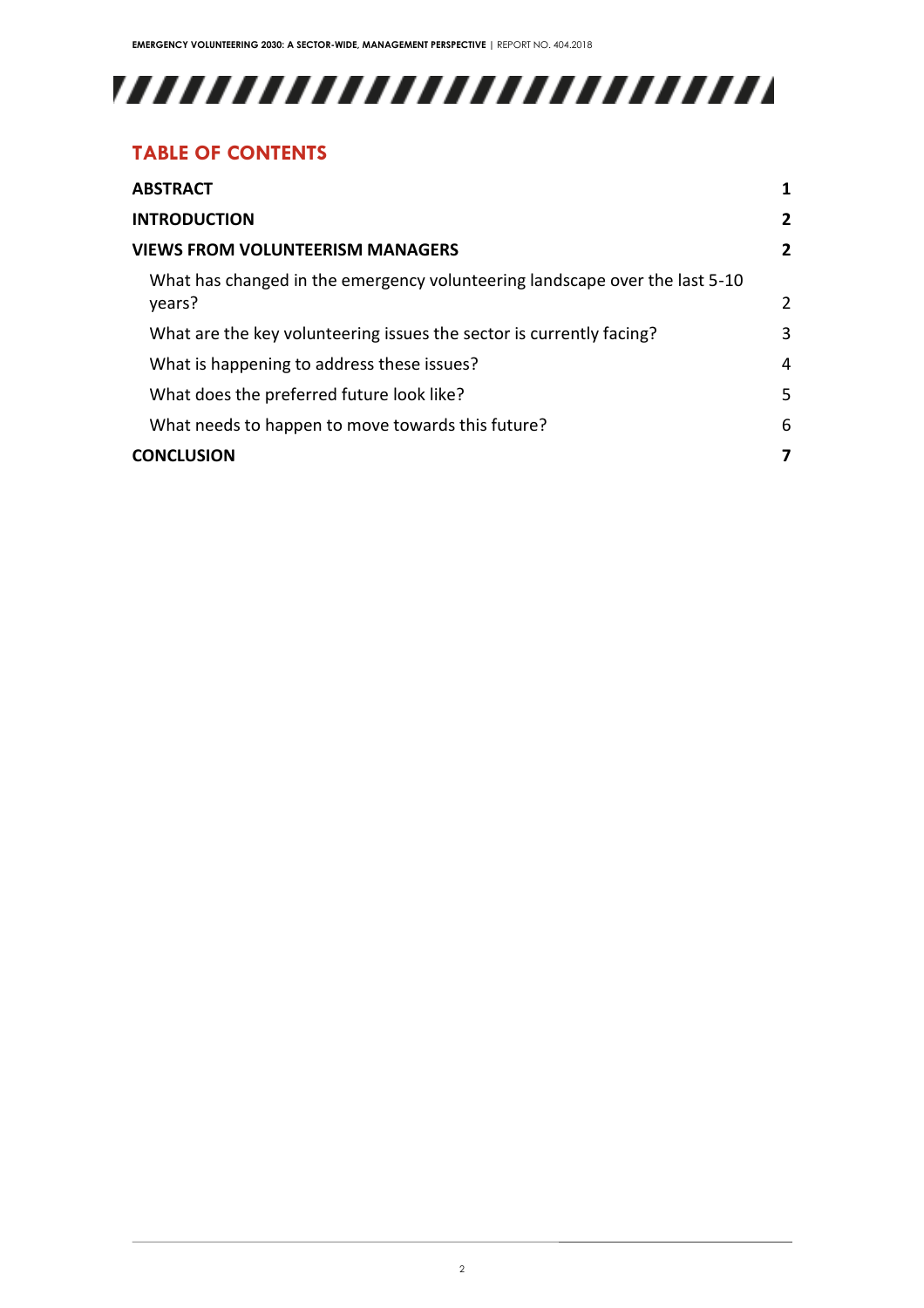

### <span id="page-3-0"></span>**ABSTRACT**

#### **EMERGENCY VOLUNTEERING 2030: A SECTOR-WIDE, MANAGEMENT PERSPECTIVE**

#### **Blythe McLennan and Tarn Kruger**

*School of Global, Urban and Social Studies, RMIT University, VIC*

What is emergency volunteering going to look like in 2030? How (and by whom) is it going to be organised? How can the emergency management sector best enable the value of this volunteering for communities - before, during and after emergencies? Researchers at RMIT University are seeking answers to these questions in a three-year project for the Bushfire and Natural Hazards CRC.

This presentation shares insights from the first stage of this project. It provides a sector-wide, management perspective on what the sector most needs to do to adapt to the future of volunteering. It is based on interviews with 27 managers in volunteerism from across Australian government and non-government emergency management organisations (EMOs).

Volunteerism managers paint a strong picture of the preferred future as being one where volunteering and management approaches are more flexible and adaptive to the needs of both communities and volunteers, where EMOs have stronger cultures of volunteerism, and where the sector is far more outward-looking and collaborative in its service delivery than it is today. While past research on the sustainability of emergency volunteering has mostly focused on activity at the level of specific management practices, volunteerism managers earmark changes needed at organisational and sector levels. These changes even extend into potential redesign of the ways in which emergency management services are provided to communities in different settings, as well as who is involved in providing them.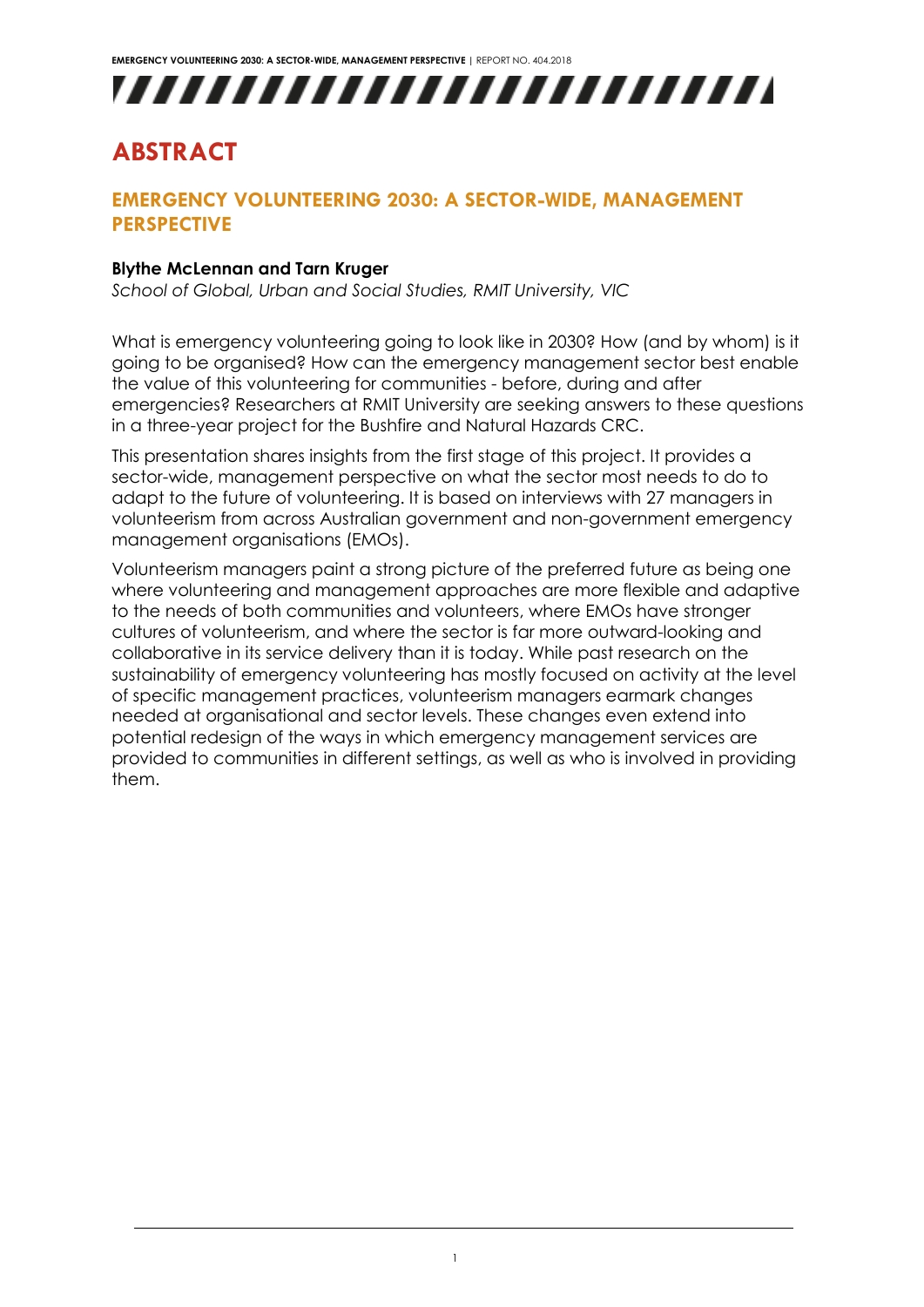### ,,,,,,,,,,,,,,,,,,,,,,,,, **INTRODUCTION**

<span id="page-4-0"></span>What is emergency volunteering going to look like in 2030? How (and by whom) is it going to be organised? How can the emergency management sector best enable the value of this volunteering for communities - before, during and after emergencies? Researchers at RMIT University are seeking answers to these questions in a three-year project for the Bushfire and Natural Hazards CRC.

This paper summarises insights from the first stage of this project. It provides a sectorwide, management perspective on what the sector most needs to do to adapt to the future of volunteering. It is based on interviews with 27 managers in volunteerism from across Australian state government and non-government emergency management organisations (EMOs). Quotes from interviews used in this report have been de-identified and are referred to with a unique ID number preceded by either GV (governmental EMO) or NG (non-governmental EMO).

### <span id="page-4-2"></span><span id="page-4-1"></span>**VIEWS FROM VOLUNTEERISM MANAGERS**

#### **WHAT HAS CHANGED IN THE EMERGENCY VOLUNTEERING LANDSCAPE OVER THE LAST 5-10 YEARS?**

When asked what has changed in the last five to ten years in emergency volunteering, managers painted a picture of a sector that has become more rigid, regulated and slow-to-change while the external environment has become more dynamic, empowered, and fast-paced:

*One of the challenges I was just talking about then is the bureaucracy, because there will come a point where, and we experience that now, where emergent forms of volunteering go against the government and the risk averse attitude we have. We don't want to take risks. We like doing things slowly and we have got to change. We have got to move more quickly if we want to remain the leading people who respond to storm and flood and bushfires and everything else the sector does* (GV2).

Regarding the internal environment within the emergency management sector, managers described increasing professionalisation combined with growing government regulation of volunteering, as well as mounting administrative and training burdens on affiliated emergency volunteers. They also referred to organisational restructures that have occurred, and increases in capacity in volunteer management in recent years, particularly at more strategic levels.

Regarding changes in the external environment, all managers referred to changes in the way people volunteer and the growth of shorter-term and more informal volunteering. Many, particularly government managers, also described changes in communities that impact on volunteering, particularly urbanization, rural decline and depopulation, increased mobility of people, and greater diversity within and between communities. Another external change emphasised by government managers in particular, was increasing governmental and societal expectations of, and demands on, volunteers and emergency management organisations.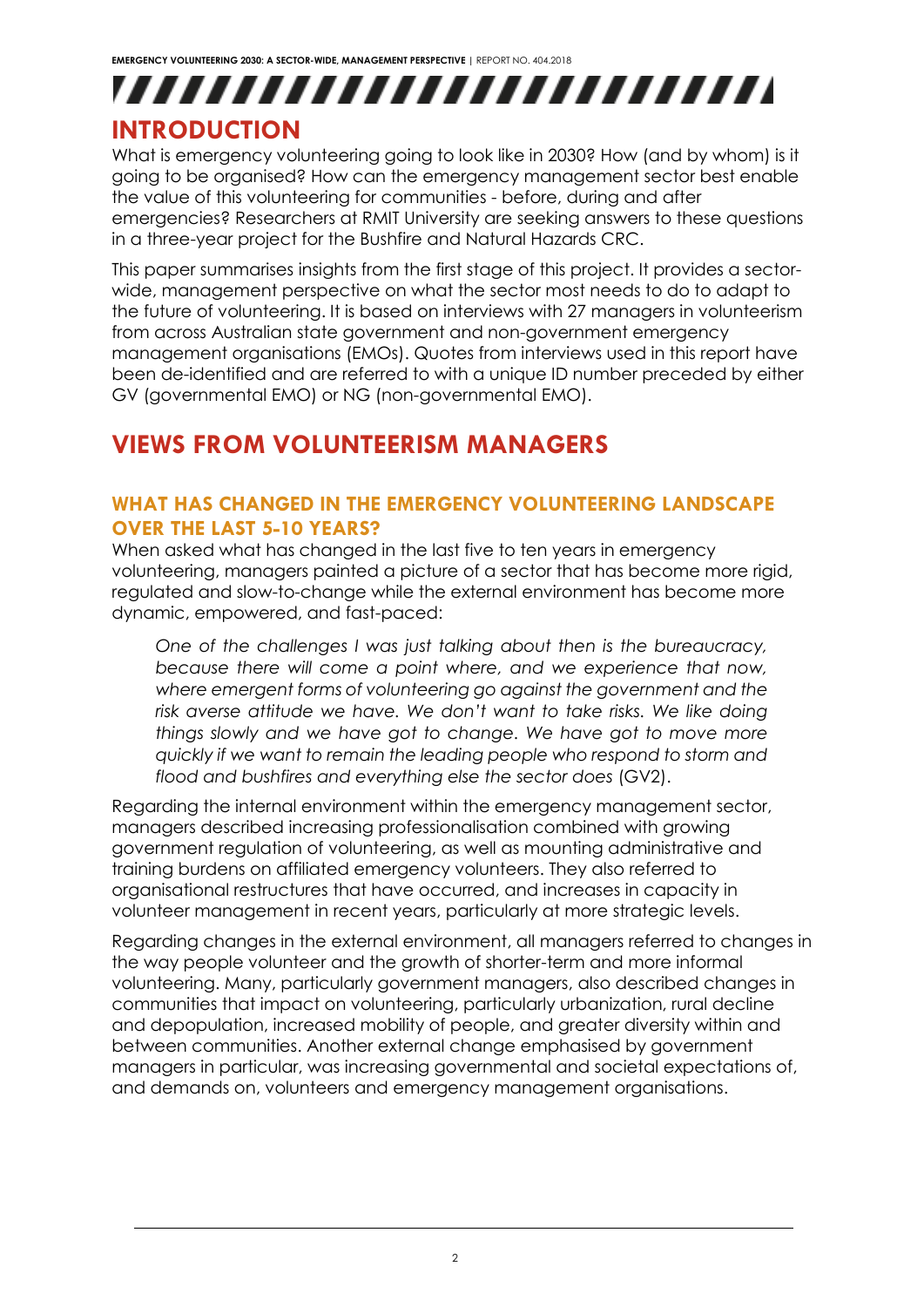### <span id="page-5-0"></span>,,,,,,,,,,,,,,,,,,,,,,,,, **WHAT ARE THE KEY VOLUNTEERING ISSUES THE SECTOR IS CURRENTLY FACING?**

There was unanimous agreement amongst managers that the key volunteering issue the sector currently faces is volunteer sustainability in the face of the changing landscape of volunteering. Addressing the implications of the rise of spontaneous volunteering was a second challenge highlighted by many managers.

Managers revealed several layers to the volunteer sustainability challenge (see Table 1). These included the well-known recruitment and retention challenges, but they also reached more deeply into the nature of volunteer management models, the ways that emergency management services are designed and delivered, relationships between the sector and the communities it serves, and culture in emergency service agencies and across the sector.

| Layers within the volunteer<br>sustainability challenge                            | <b>Example quotes</b>                                                                                                                                                                                                                                                                                                                                                  |
|------------------------------------------------------------------------------------|------------------------------------------------------------------------------------------------------------------------------------------------------------------------------------------------------------------------------------------------------------------------------------------------------------------------------------------------------------------------|
| <b>Recruitment and retention</b><br>practices are out-of-date                      | Our issues are the standard ones about - how do we maintain<br>and sustain our volunteer workforce, given we can't pay<br>them? What roles do we need them to perform? How do we<br>match the expectations of people wanting to volunteer with<br>the kind of roles we have available? How do we maintain<br>motivation and commitment over time (GV1)?                |
| Organisational volunteer models<br>are too rigid and narrow                        | I think if we continue our old way of thinking that volunteers<br>sign up for life, we are not going to survive [] Our current way<br>of doing it is not sustainable (NG1).                                                                                                                                                                                            |
| A culture of volunteerism is not<br>well-embedded in emergency<br>service agencies | You walk around the organisation, and not with all people, but<br>you'll hear things like "oh, volunteers are really difficult to work<br>with. You can't engage them. They're not interested." There's<br>a mythology which turns into attitude which is reflected in<br>behaviour around volunteers and what they are (GV9).                                         |
| Service delivery models are overly<br>bureaucratic and inward-looking              | The fundamentals of the business fare not working as in how<br>do we do what we do with what we're actually provided to<br>do that work? How do we use the resources? How do we use<br>the fire services? How do we actually apply that in the smartest<br>way, the most innovative way, but particularly, most<br>importantly, that meets the end users' needs (GV8)? |
| Organisations are not well-<br>connected to their communities                      | When we've got an organisation now where volunteers are<br>openly admitting they've got no connection with their<br>community, many do but there are many that don't, then you<br>need to look at that and go, "well, what are we doing here<br>and why are we existing as an organisation?" (GV12)                                                                    |
| The command-and-control<br>culture of the sector is<br>exclusionary                | Culture [is the biggest challenge for volunteer sustainability<br>moving forward]; changing the emergency service<br>organisation culture to be inclusive and collaborative (GV11).                                                                                                                                                                                    |

<span id="page-5-1"></span>TABLE 1: THE MULTIPLE LAYERS OF THE VOLUNTEER SUSTAINABILITY CHALLENGE RAISED BY VOLUNTEERISM MANAGERS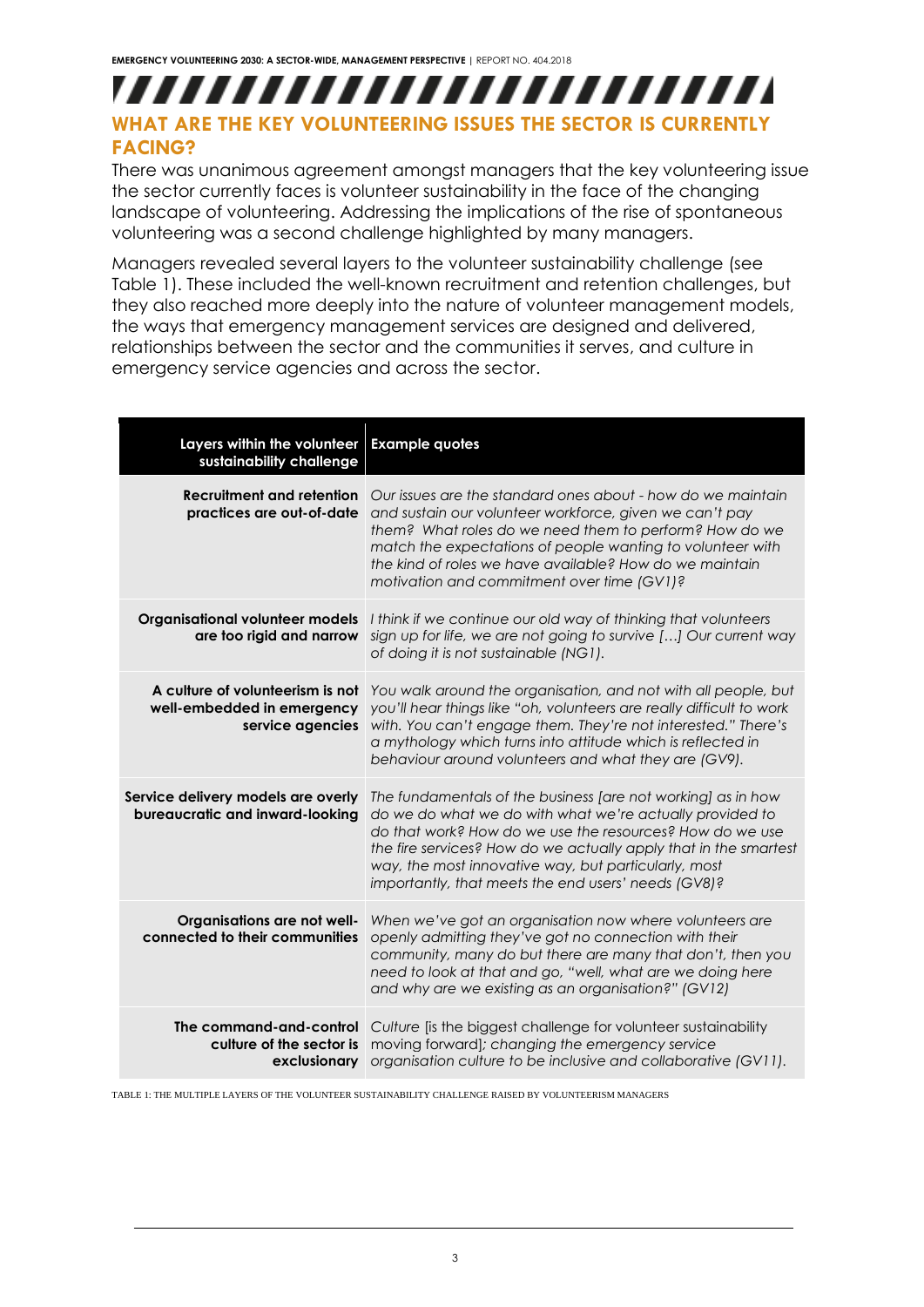### **WHAT IS HAPPENING TO ADDRESS THESE ISSUES?**

Two key activities currently happening at the level of management practices to address these issues were:

- Implementing youth and diversity programs, particularly those targeting recruitment of young people, women and people from culturally and linguistically diverse communities (e.g. CFS cadet program, NT PFES communications translated into local indigenous languages); and
- Improving mechanisms for volunteer engagement and training, particularly through the introduction of new technology (e.g. DFES and St John Ambulance WA volunteer portals), and streamlining volunteer induction and training (ACT ESA's Recruit Colleges).

At the organisational level, a number of organisations are developing and trialing new volunteer models focused on greater flexibility and diversity in volunteering roles (e.g. NSW SES Volunteering Reimagined Strategy, CFA Flexible Volunteering Pilot, QFES Volunteerism Strategy, DFES On-boarding Project with UWA, St John Ambulance Vic Community Transport Program).

Three areas of sectoral level activity emphasised by managers were:

- Planning and collaborating for the coordination of spontaneous volunteering (e.g. with volunteering peak bodies);
- Integrated delivery of services, particularly in less densely populated and smaller jurisdictions (e.g. SAFECOM integrating youth programs with St John Ambulance and Scouts, WA Volunteer Fire and Emergency Services, Ambulance Victoria/St John Ambulance MOU), and;
- <span id="page-6-0"></span>• Sharing learning and undertaking research (e.g. EMV 3Vs project, AFAC groups, DFES-UWA projects, informal exchange of information and learning).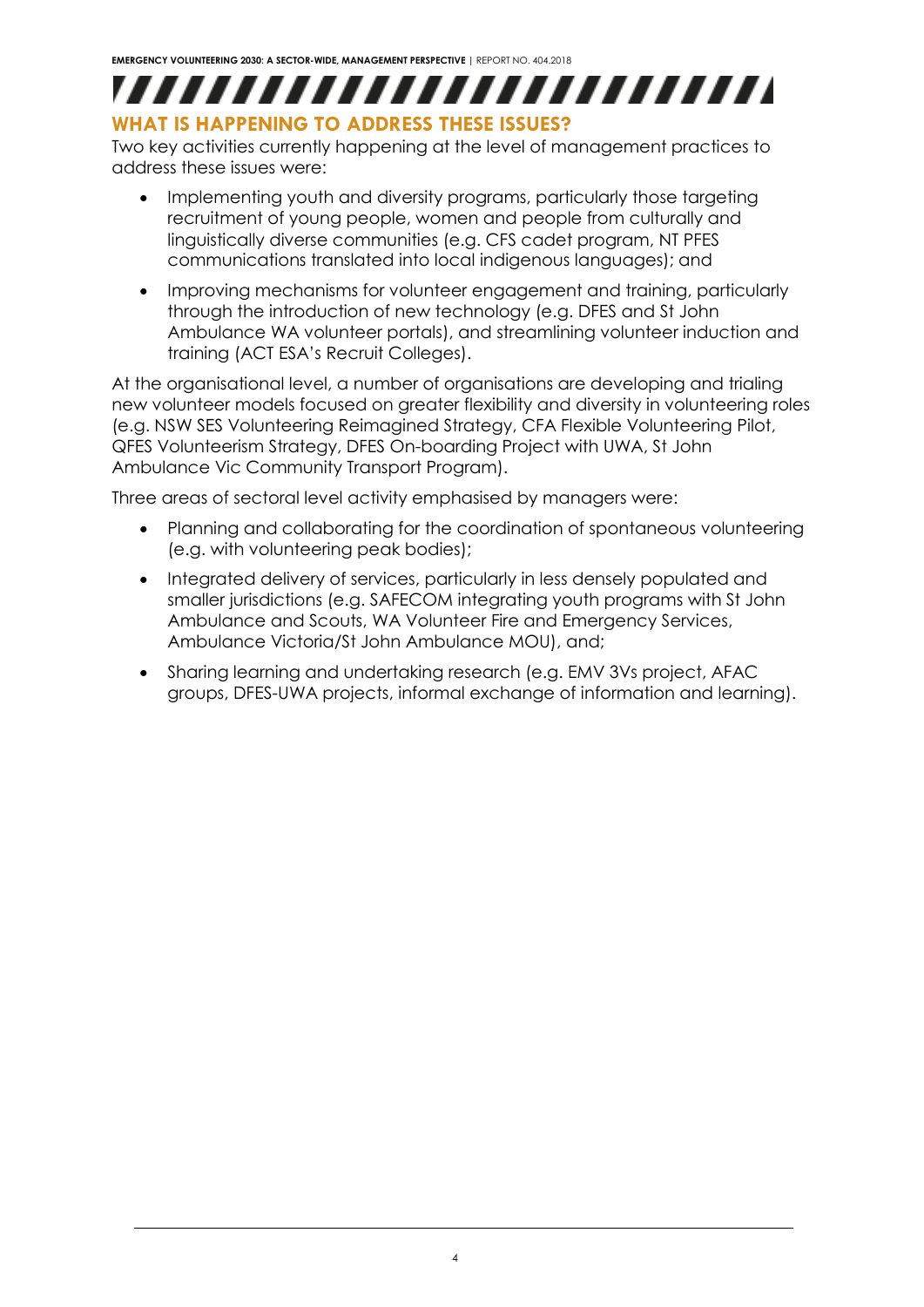#### **WHAT DOES THE PREFERRED FUTURE LOOK LIKE?**

Questions about potential and preferred futures are difficult to answer as they require thinking beyond current experiences, contexts and structures. Notwithstanding, as Box 1 shows, managers painted a strong picture of a future where volunteering and management approaches are more flexible and adaptive to the needs of both communities and volunteers, where EMOs have stronger cultures of volunteerism, and where the sector is far more outward-looking and collaborative than it is today.

Notably, there was strong consistency amongst the elements that managers prioritised for the future. One point of difference, however, was the extent to which they emphasised the importance of regulating versus enabling community-based and emergent (i.e. spontaneous) volunteering that is not affiliated with EMOs.

#### **Formal volunteering and volunteer management practice**

- Flexible, lower-commitment, & life-cycle volunteering opportunities exist.
- Volunteers come from all segments of society, and volunteering is appealing and accessible to a wide range of people.
- It is easy for people to become a volunteer, get fit-for-purpose training, and continue to volunteer.

#### **Organisational culture & structures**

- Community-based & emergent volunteering is supported & (digitally) enabled by EMOs to co-deliver EM services.
- Volunteers are supported and empowered by EMOs to connect with their communities.
- Volunteers and volunteer management are valued and appropriately resourced, and a culture of volunteerism is embedded across EMOs.

#### **The sector and its relationship with communities**

- There is deep collaboration across the sector that enables more coordinated, integrated, and efficient service delivery.
- Service delivery is adaptive to, and directly shaped by, community risks, needs and priorities.
- The emergency management sector is agile, forward-looking, open and externally-focused.
- Emergency management services are collaboratively delivered with communities and the organisations that support them.

<span id="page-7-0"></span>BOX 1: A PICTURE OF THE PREFERRED FUTURE PAINTED BY VOLUNTEERISM MANAGERS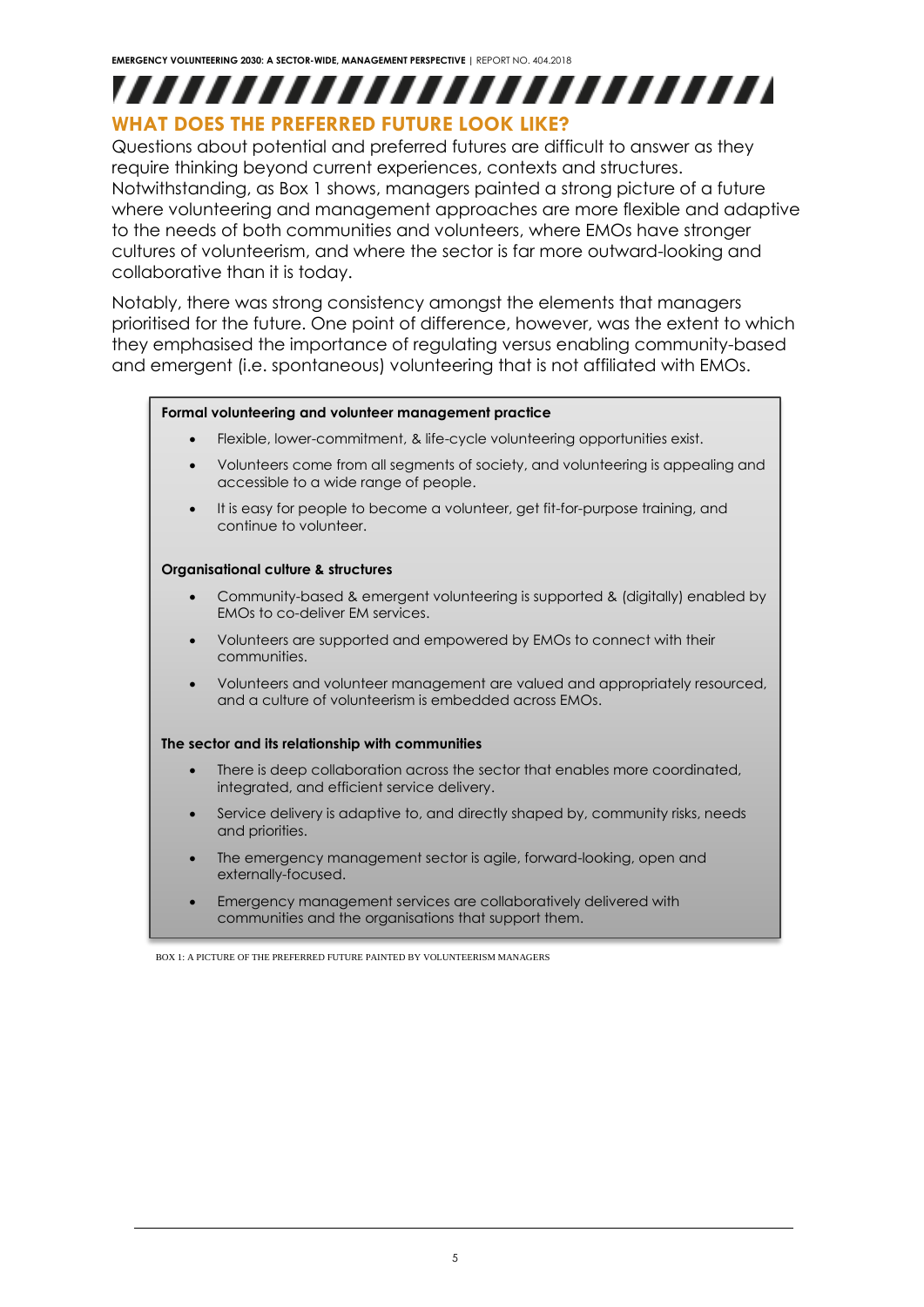#### **WHAT NEEDS TO HAPPEN TO MOVE TOWARDS THIS FUTURE?**

Managers identified numerous priorities for what needs to happen to move the sector towards this preferred future for volunteering. A selection of key priorities identified are described in tables below. While some of these sat at the level of volunteer management practices to improve recruitment and retention (Table 2), many involved organisational (Table 3) and sector level change (Table 4).

| Formal volunteering & volunteer<br>management practice                                | <b>Example quotes</b>                                                                                                                                                                                                                                                                                                                                                                                                                                                                                   |
|---------------------------------------------------------------------------------------|---------------------------------------------------------------------------------------------------------------------------------------------------------------------------------------------------------------------------------------------------------------------------------------------------------------------------------------------------------------------------------------------------------------------------------------------------------------------------------------------------------|
| Continue to increase mobility,<br>diversity and flexibility in formal<br>volunteering | As more and more people move into like city centres and may<br>lose some of that geographic communities and as their idea of a<br>community starts to change and our appreciation that people's<br>communities are not just about who their neighbour is but who<br>they see on a regular basis. And that we have to be responsive to<br>that, we have to see how we can adapt our model and what we<br>can offer volunteers to ensure that it meets their needs and meets<br>their motivations (NG13). |
| Engage volunteers deeply in<br>solving problems and designing<br>solutions            | "In terms of day-to-day, I don't care what anyone says, the future<br>of the organisation depends on putting frameworks in place to<br>allow our staff to get out and talk to the volunteers. If they can't<br>get out and openly engage and problem-solve with the<br>volunteers on the ground then we will continue to have the<br>problems we've always had (GV12).                                                                                                                                  |
| Streamline, target and tailor<br>prior skills                                         | [Our organisation] has said that they would like to have in place,<br>recruitment, training, and and it exists in other countries, that we are able to on-board a<br><b>deployment of volunteers</b> , volunteer in 10 minutes. That is what should be happening in 2030.<br>including greater recognition of And that would mean we could be very proactive and by 2030<br>we would be far more sophisticated in acknowledging pre-<br>existing skill sets (NG1).                                      |

TABLE 2: KEY MANAGEMENT PRACTICE PRIORITIES FOR CHANGE IDENTIFIED

| Organisational culture and<br>structures                                                                     |                                                                                                                                                                                                                                                                                                                                       |
|--------------------------------------------------------------------------------------------------------------|---------------------------------------------------------------------------------------------------------------------------------------------------------------------------------------------------------------------------------------------------------------------------------------------------------------------------------------|
| Adequately resource and staff<br>volunteer management and<br>support                                         | [Volunteer sustainability] has never really been looked at in the<br>[organisation] apart from it has been someone's side job to do.<br>But now every rock I lift up there is work here, and there is more<br>work to do there, and there is just so much work to do in the<br>different spaces and not enough people to do it (GV2). |
| Carefully, sensitively and<br>actively manage cultural<br>change                                             | then you need to, through a comprehensive engagement<br>program, analyse and put in ways to mitigate or reduce<br>resistance to cultural change, which will be required to ensure<br>that change can run as smoothly as possible (GV12).                                                                                              |
| Develop mechanisms to<br>engage and coordinate with<br>new volunteer-led groups and<br>emergent volunteering | We are trying to engage with people when they spring up<br>following an emergency; to talk with them, to work with them, to<br>let them know what we do and help them and they can help us,<br>rather than see them as competition (NG2).                                                                                             |
| <b>Build deeper relationships with</b><br>corporates and the private<br>sector                               | "I really see volunteering as a very opportune gateway for []<br>people to get corporates involved with the organisations (NG5).                                                                                                                                                                                                      |

TABLE 3: KEY ORGANISATIONAL PRIORITIES FOR CHANGE IDENTIFIED